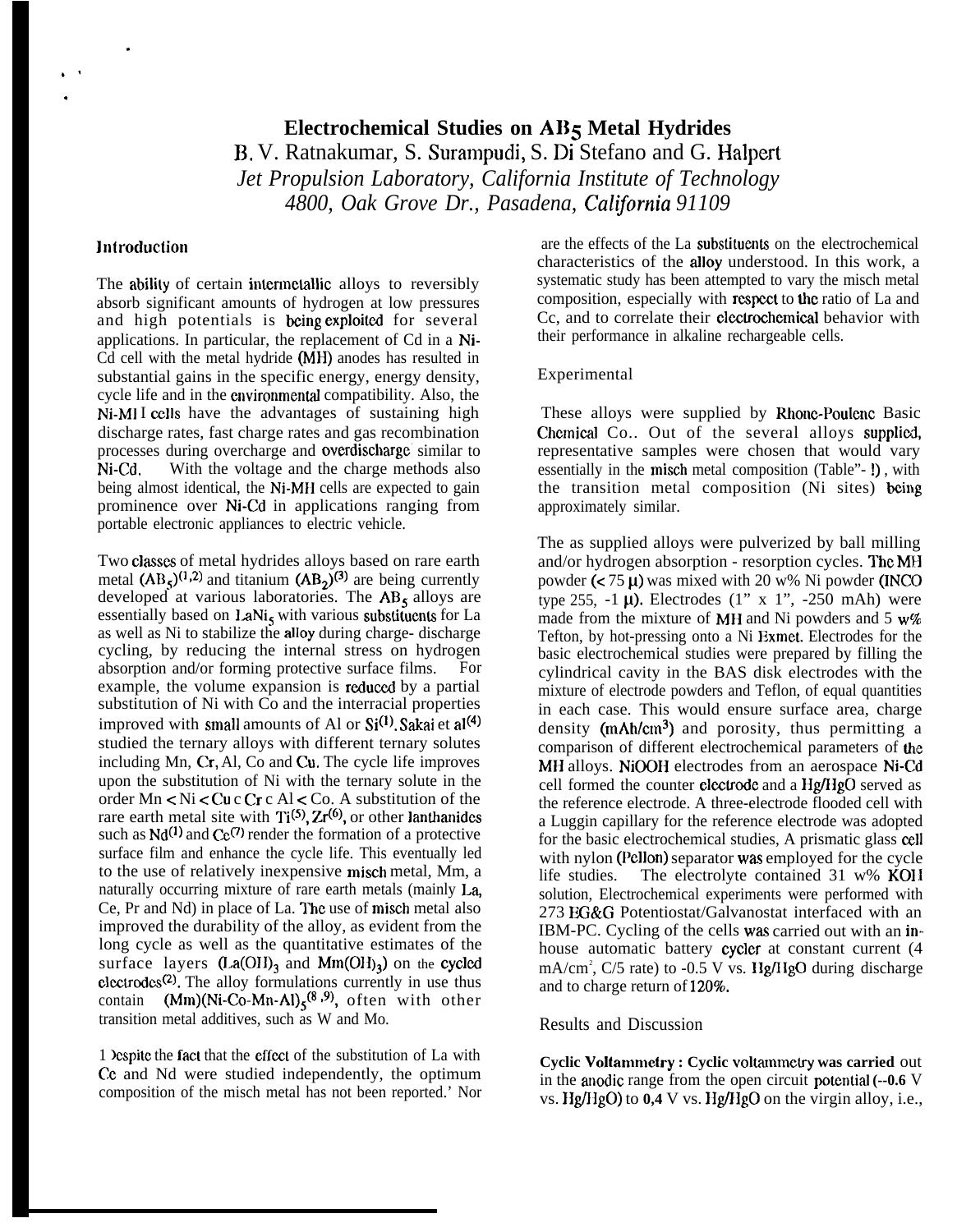before incorporating any hydrogen therein. This is expected to provide a comparative assessment of the susceptibility of the alloys towards oxidation. The oxidation of the MII alloy forming a passive surface film is onc of the prominent modes of **failure** of the MH electrodes during chargedischarge cycling<sup>(3)</sup>. Such an oxidation is also responsible for a reduced cycle life in oxygenated environments during overcharge, though the Ml  $\overline{I}$  alloy is expected to be catholically protected from oxidation. Also, the catholically protected from oxidation. voltammetric studies in the above window are relevant to the practical application i.e., during deep discharge, especially when the MH becomes capacity -limiting.

The DC cyclic voltammetric curves of the MII electrodes rcvcalcd no peaks corresponding to the oxidation of the major alloying clcmcms, e.g., La, Ce, Ni, Co and Mn. This is not surprising, since the reversible potentials of all the alloying elements  $(I.a: -2.9, Ce: -2.87, Co: -0.73 V, Mn:$  $-1.55$  V and Ni :-0.72 V vs. Hg/HgO) are negative to the open circuit potential, such that they would exist only in the oxidized form, as evident from the AES studies on the alloy surfaces<sup>(3)</sup>. A deoxygenation of the electrolyte hasn't altered the voltannnograms, implying that the peaks are related to the hydroxyl ions instead to dissolved oxygen. All the MH alloys exhibited strong peak @ 0.4 V, which may be attributed to the oxygen evolution. Also, its conjugate reduction peak was also observed in the reverse scan. This points to a possibility of using the MI I clcctrodc as the current collector for the oxygen reaction in alkaline media, which may be exploited in the fields of rechargeable metal - air cells or fuel cells.

# Charge Discharge Behavior

Galvanostatic cathodic (charge) and anodic (discharge) polarization curves were obtained at 17 and 57 mA/cm<sup>2,</sup> respectively. The electrodes were overcharged -400 mAh/g to ensure complete hydriding of the MH alloy, The anodic polarization (discharge) curves (Fig. 1) reveal that the discharge voltages decrease in the order  $6025 > 6077$  or 6026>6039> IBA 5, The discharge specific capacity obtained under these conditions increases in the order LaNi<sub>5</sub> < IBA 5<6039<6026<6025 (Fig. 7). This may be a result of incomplete charging of some of the alloys due to their high  $(> 1 \text{ atm})$  equilibrium pressure.

# **Electrochemical Isotherms**

Elcctrochcmical isotherms were generated for the MI 1 alloys from the equilibrium electrode potentials at various concentration of hydrogen in the alloy (state of charge), after effecting absorption / dcsorption of known quantities of hydrogen by constant current charging and discharging,

respectively. The equilibrium electrode potentials arc related to the equilibrium hydrogen pressure,  $P_{H_2}$  as

 $E_0$  (vs. 1 IgO/Hg) = -0.9324-0.0291 ln(P<sub>H<sub>2</sub>)</sub>

The electrochemical (EC) isotherms during absorption (Fig. 2) are slightly different from the gas phase **isotherms**, i.e., the inflection in the pressure at the end of absorption is absent, possibly due to the cell internal pressures limited by the present design. The discharge isotherms, on the other hand are much similar to the gas phase **isotherms**. The absorption equilibrium pressure for the MH alloy decrease in the order 5978 (300 psig) > 6039 (60) > 6077 (40) > 6026, which is the sarnc order for the variation of the specific discharge capacity. Apparently, the equilibrium pressure reflects the chargeability of the alloy under the present conditions. The discharge isotherms reveal the case of oxidation of the alloys. The dcsorption equilibrium pressure is to be higher than  $10<sup>3</sup>$  to facilitate desorption.

## DC Polarization Studies

Often, the kinetics of hydrogen absorption / resorption are slowed down by the addition of (film-forming) substituents added to stabilize the alloy. In order to **determine** the effects of the substitution of La with Mm (especially Ce) on the discharge / charge kinetics, DC polarization cxpcrimcnts were carried out on the alloys and kinetic parameters were evaluated therefrom. Micropolarization and Tafel experiments were conducted separately on the alloys under potcntiodynarnic conditions at scan rates of  $0.02$  mV/s and ().5 mV/s, respectively. The scan rates were so chosen as to provide near- steady state conditions and yet with minimal changes in the electrode state of charge or surface conditions.

The values of polarization resistance estimated from the slopes of micropolarization curves of different MH alloys (Fig. 3) are fairly identical with a marginal decrease in the order 5978 >6025> IBA 5 > 6077>6026>6039. The Taft] polarization curves (Fig. 4) also seem to be identical for different MH alloys, except for slight differences. The polarization curves were obtained from the anodic segment, to avoid potential fluctuations due to the hydrogen evolved on the elcctrodc during reduction. The curves indicate strong mass transfer effects at high currents. From the Tafcl plots, the overpotentials at any cd. increase in the order  $6039 > 6026(6077) > 5978 > IBAS > 6025$ . The exchange current densities from the Tafel plots are of the order  $10^{-3}$ -10<sup>2</sup> A/cm<sup>2</sup> and the transfer coefficients are 0.12-0.23. The cathodic Tafel segments often show two distinct slopes (e.g.,  $\text{LANi}_5$ ), duc to the occurrence of hydrogen evolution reaction.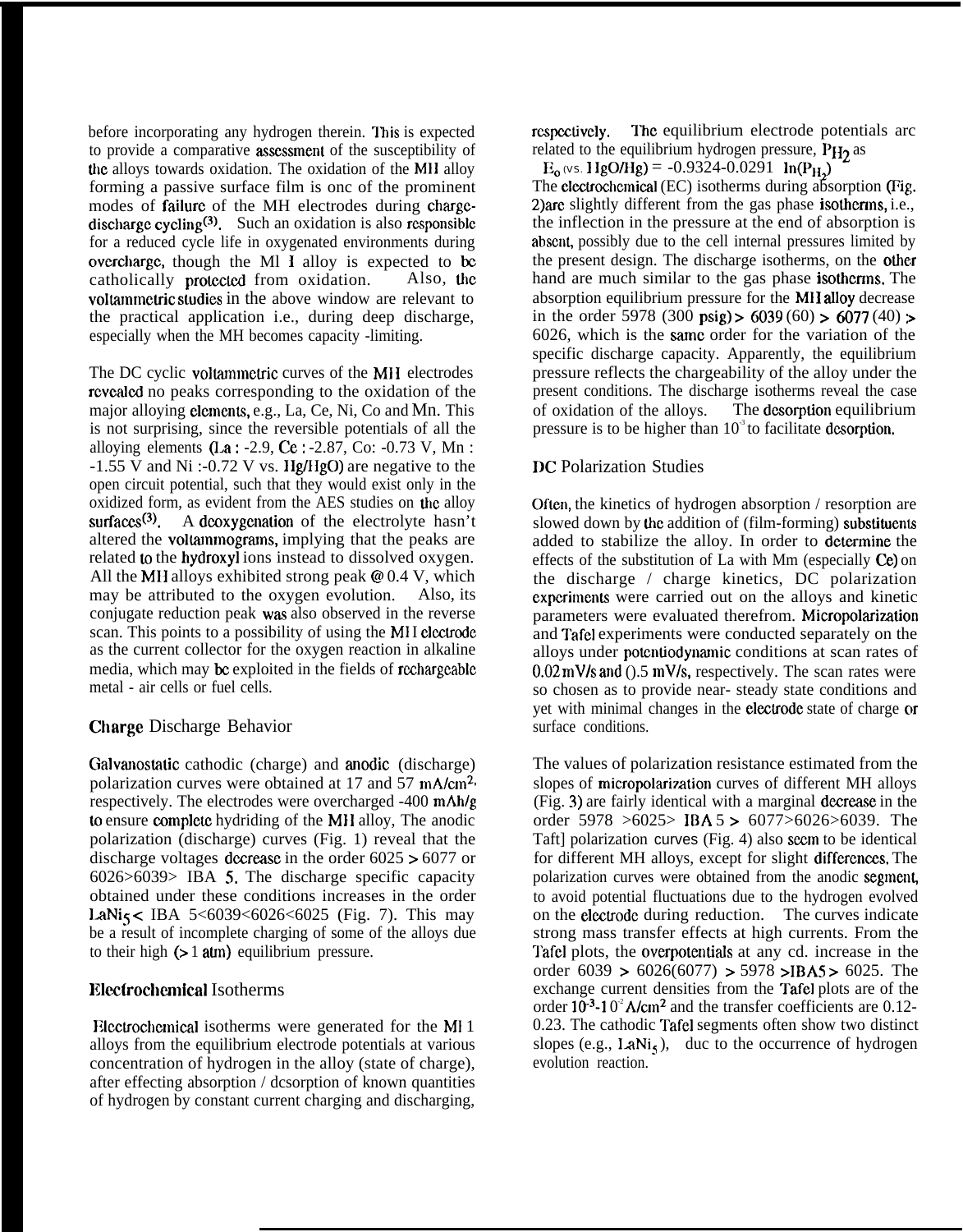## Cycle I.ife Studies

.

Finally, the performance of the MH alloys during chargedischarge cycling was evaluated in 250 mAh, negative limited, prismatic, laboratory test cells. Despite the fact that the seated CCIIS arc typically made in the positive limited mode to permit overcharge mechanism, the present cells were designed to understand the life-limiting mechanisms at the MH electrode. These cells were overcharged by 120% to ensure complete charging. Accordingly, the cycle lives under these conditions are cxpcctcd to bc shorter than in the scaled configuration.

The cycle life of the cells containing different MH alloys arc reported in Fig. 5 . As may be expected there is a wide range in the cycle life; the shortest being for LaNi, that has poor chargeability and increases in the order 6039< IBA 5  $\leq 6077$  c 6026 or 6025. In the course of the cycling the end of charge voltage shows a gradual increase, the voltage decreasing once again in the above order.

# **Effect of Misch Metal Composition**

The above cycling studies may be recast as in Fig. 6, to illustrate the effect of the misch metal composition on the cycle life. As may be seen from the figure, the cycle life improves upon substituting La with Ce, and tends to level off around 30 mol  $%$  La and 50 mol  $%$  Ce. The initial capacity also secm to improve with an increase in a similar manner ratio. The kinetics of the hydriding are relatively unaffected by the substitution of La with Ce. The optimum composition for the misch metal in the MH alloy would thus contain around 30 mol % of La and 50 mol % of Ce with the remainder being Nd and Pr..

### **Conclusions**

Various clcctrochcmical studies carried out on the MI] alloys revealed that the optimum composition for the misch metal in the  $AB_5$  should contain a% of Ce (and % of metal in the  $AB_5$  should contain Nd and Pr) in place of I.a to decrease the equilibrium pressure, improve the charge ability, and enhance the cycle life with no ill-effects on the kinetics. The MH alloy clcctrodcs facilitate electrochemical reduction or evolution of oxygen which may be exploited in the fields of metal-air cells and fuel cells.

### Acknowledgment ts

The work described here was carried out at the Jet Propulsion Laboratory, California Institute of Technology, under contract with the National Aeronautics and Space Administration, This program is sponsored by the Office of Advanced Concepts and Technology. Gratitude is extended to Dr. Bao-Min Ma of Rhone Poulenc Basic Chemical Co., for providing the MII alloys.

### References

- 1. J. G. G. Willems, *Philips J. Rex.*, 39 (Suppl. 1), 1 (19S4); J. J. G. Willems and K. H. J. Buschow, J. Less Common Metals, 129, 13 (1987).
- 2. T. Sakai, K. Muta, H. Miyamura, N. Kuriyama and H. Ishikawa, Proc. *Synrp. Hydrogen Storage Materials: Batteries and Ekctrochmistty, KS Proc.* Vol. 92.-5, p. 59 1992); T. Sskai, H. Yoshinaga, H. Miyamura and 1[. Ishikawa, J. Alloys and Compounds, 180,37 *(1992)*.
- 3. S. R. Ovshinsky, M. A. Fetcenko and J. Ross, Science, 260, 176 (1993); M. A. Fetcenko, S. Venkslcsam and S. R Ovshinsky, *Proc. Symp. Hydrogen Storage Materaid.s: Batteries and Electrochemistry, KS Proc. Vol. 92-5, p. 141 (1992).M. A. Fetcenko, S. Venkatesan, K. C.* Hong and B. Reichman, *Power Sources*, Vol. 12, p. 411 (1988).
- 4. T. Sakai, K. Oguru, H. Miyamura, N. Kuriyama, A. Kato and H. Ishikawa, J. Less-Common Metals, 161, 193 (1990).
- 5. T. Sakai, H. Miyarnura, N. Kunyama, A. Kate, K. Oguru and H. Ishitcawa, *J. Izvs- Common Metals,* 159, 127 (1990).
- 6. **T. Sakai,** H. **Miyamura,** N. **Kuriyama,** A. Kate, **K. Oguru** and **H.** Ishikswa, J. *Electrochem Sot.,* 137, 795 (1990).
- 7. T. Sakai, T. Hazama, H. Miyamura, N. Kuriyama, A. Kato and H. Ishikawa, J. Less- Common Metals, 172-174, 1175 (1991).
- 8. N. Furukawa et al (Sanyo Electric Co.), *Proc. IBA Meeting*, Seattle, WA, *p.* 12-13 (1990).
- 9. L Matsumoto and A. Ohta f,?vfatm..hita, Japan), *Prac. IBA Meeting,* Seattle, WA, OCT. 12-13 (1990).

Table -1: Composition of **Rhone - PoulencAB**, MH Alloys

| <b>COMPOSITION</b> (mol %) |      |              |          |      |      |                |          |      |
|----------------------------|------|--------------|----------|------|------|----------------|----------|------|
| ALLOY#                     | La   | Ce           | Nd       | Рr   | Ni   | $\mathbf{c}_0$ | Mn       | Al   |
| 5978                       |      | $\mathbf{0}$ |          |      | 4.96 |                | 0        | 0    |
| 6025                       | 0.3  | 0.51         | 0.07     | 0.13 | 3.56 | 0.76           | 0.4      | 0.3  |
| 6026                       | 0.25 | 0.55         | 0.07     |      | 3.68 | 0.75           | 0.4      | 0.34 |
| 6039                       | 0.64 |              | $0.04\,$ | 0.08 | 3.51 | 0.77           | 0.4      | 0.31 |
| 607                        | 0.49 |              | 0.09     | 0.22 | 3.05 |                | $\theta$ |      |